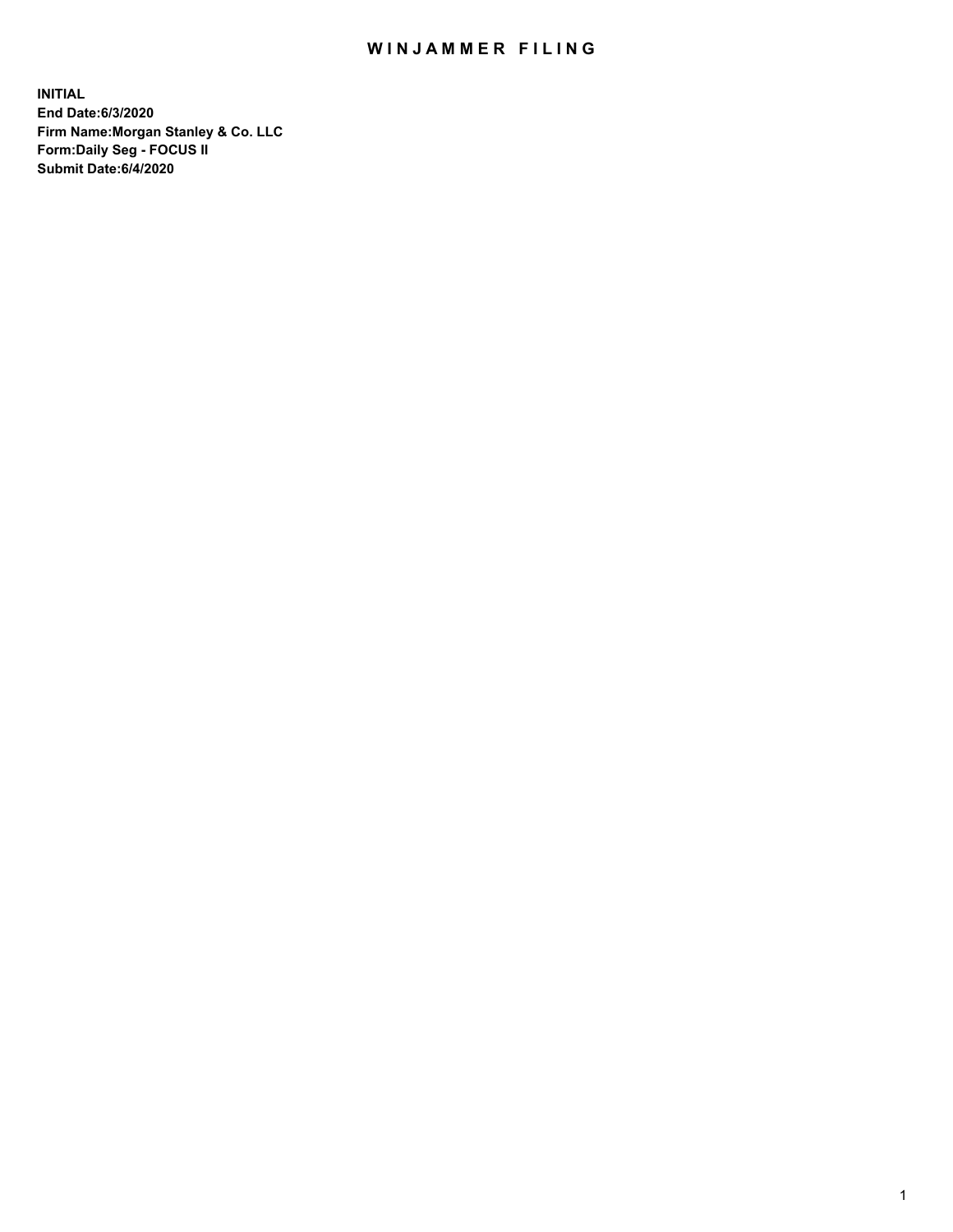**INITIAL End Date:6/3/2020 Firm Name:Morgan Stanley & Co. LLC Form:Daily Seg - FOCUS II Submit Date:6/4/2020 Daily Segregation - Cover Page**

| Name of Company                                                                                                                                                                                                                                                                                          | <b>Morgan Stanley &amp; Co. LLC</b>             |
|----------------------------------------------------------------------------------------------------------------------------------------------------------------------------------------------------------------------------------------------------------------------------------------------------------|-------------------------------------------------|
| <b>Contact Name</b>                                                                                                                                                                                                                                                                                      | <b>Ikram Shah</b>                               |
| <b>Contact Phone Number</b>                                                                                                                                                                                                                                                                              | 212-276-0963                                    |
| <b>Contact Email Address</b>                                                                                                                                                                                                                                                                             | Ikram.shah@morganstanley.com                    |
| FCM's Customer Segregated Funds Residual Interest Target (choose one):<br>a. Minimum dollar amount: ; or<br>b. Minimum percentage of customer segregated funds required:% ; or<br>c. Dollar amount range between: and; or<br>d. Percentage range of customer segregated funds required between: % and %. | 235,000,000<br><u>0</u><br>00<br>0 <sub>0</sub> |
| FCM's Customer Secured Amount Funds Residual Interest Target (choose one):<br>a. Minimum dollar amount: ; or<br>b. Minimum percentage of customer secured funds required:% ; or<br>c. Dollar amount range between: and; or                                                                               | 140,000,000<br><u>0</u><br>0 <sub>0</sub>       |
| d. Percentage range of customer secured funds required between:% and%.<br>FCM's Cleared Swaps Customer Collateral Residual Interest Target (choose one):                                                                                                                                                 | 0 <sub>0</sub>                                  |
| a. Minimum dollar amount: ; or<br>b. Minimum percentage of cleared swaps customer collateral required:% ; or<br>c. Dollar amount range between: and; or<br>d. Percentage range of cleared swaps customer collateral required between:% and%.                                                             | 92,000,000<br><u>0</u><br>0 Q<br>0 <sub>0</sub> |

Attach supporting documents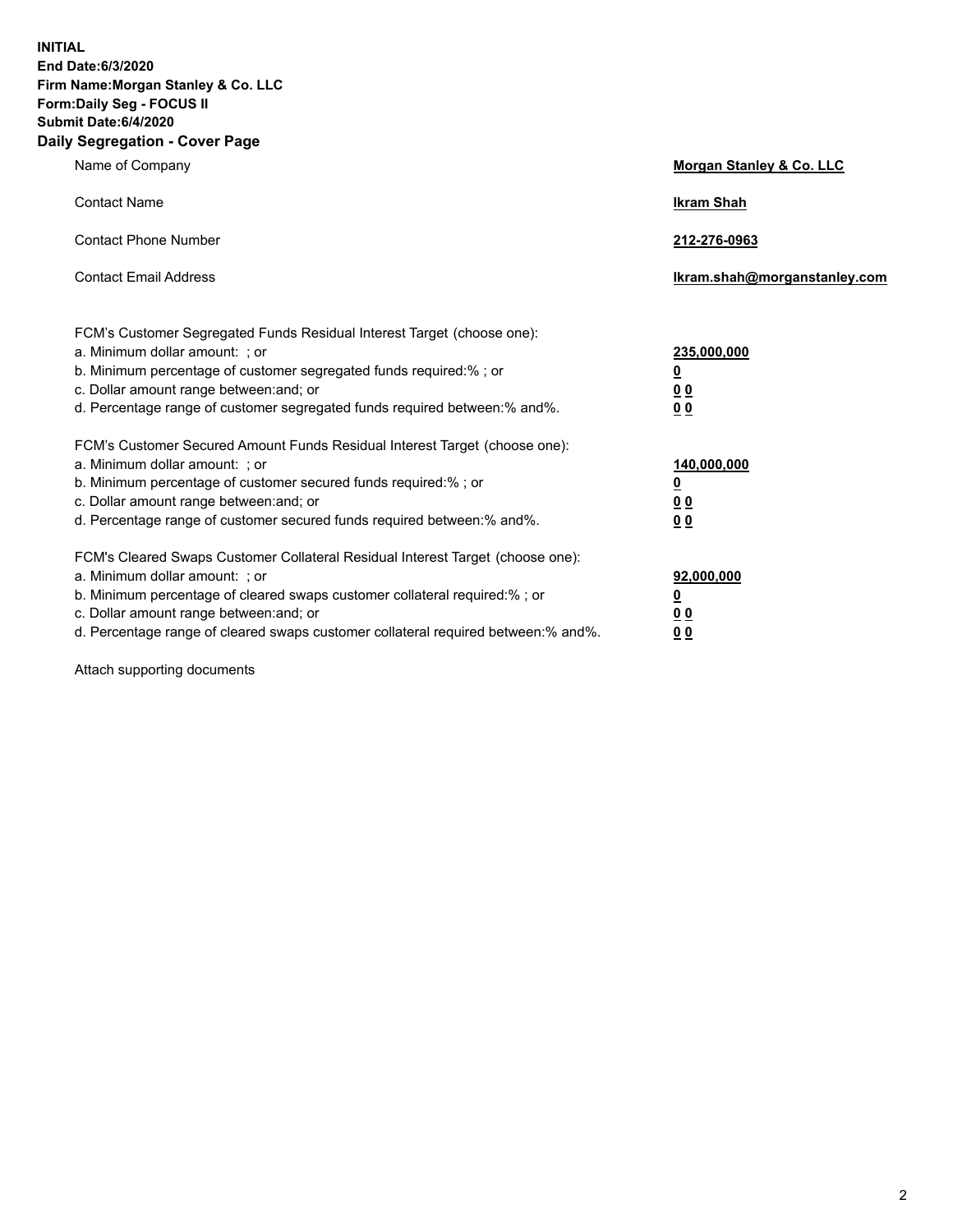| <b>INITIAL</b> | End Date: 6/3/2020<br>Firm Name: Morgan Stanley & Co. LLC<br>Form: Daily Seg - FOCUS II<br>Submit Date: 6/4/2020<br><b>Daily Segregation - Secured Amounts</b>                                                          |                                                                               |
|----------------|-------------------------------------------------------------------------------------------------------------------------------------------------------------------------------------------------------------------------|-------------------------------------------------------------------------------|
|                | Foreign Futures and Foreign Options Secured Amounts<br>Amount required to be set aside pursuant to law, rule or regulation of a foreign<br>government or a rule of a self-regulatory organization authorized thereunder | $0$ [7305]                                                                    |
| 1.             | Net ledger balance - Foreign Futures and Foreign Option Trading - All Customers<br>A. Cash<br>B. Securities (at market)                                                                                                 | 4,201,292,759 [7315]<br>3,055,218,533 [7317]                                  |
| 2.<br>3.       | Net unrealized profit (loss) in open futures contracts traded on a foreign board of trade<br>Exchange traded options                                                                                                    | 489,747,619 [7325]                                                            |
| 4.             | a. Market value of open option contracts purchased on a foreign board of trade<br>b. Market value of open contracts granted (sold) on a foreign board of trade<br>Net equity (deficit) (add lines 1. 2. and 3.)         | 7,119,459 [7335]<br>-13,122,459 [7337]<br>7,740,255,911 [7345]                |
| 5.             | Account liquidating to a deficit and account with a debit balances - gross amount<br>Less: amount offset by customer owned securities                                                                                   | 118,284,138 [7351]<br>-116,682,205 [7352] 1,601,933                           |
| 6.             | Amount required to be set aside as the secured amount - Net Liquidating Equity<br>Method (add lines 4 and 5)                                                                                                            | [7354]<br>7,741,857,844 [7355]                                                |
| 7.             | Greater of amount required to be set aside pursuant to foreign jurisdiction (above) or line<br>6.                                                                                                                       | 7,741,857,844 [7360]                                                          |
| 1.             | FUNDS DEPOSITED IN SEPARATE REGULATION 30.7 ACCOUNTS<br>Cash in banks<br>A. Banks located in the United States                                                                                                          |                                                                               |
|                | B. Other banks qualified under Regulation 30.7                                                                                                                                                                          | 571,606,273 [7500]<br>209,529,078 [7520] 781,135,351<br>[7530]                |
| 2.             | <b>Securities</b><br>A. In safekeeping with banks located in the United States                                                                                                                                          | 938,880,818 [7540]                                                            |
| 3.             | B. In safekeeping with other banks qualified under Regulation 30.7<br>Equities with registered futures commission merchants<br>A. Cash                                                                                  | 0 [7560] 938,880,818 [7570]<br>14,220,840 [7580]                              |
|                | <b>B.</b> Securities<br>C. Unrealized gain (loss) on open futures contracts                                                                                                                                             | $0$ [7590]<br>648,386 [7600]                                                  |
|                | D. Value of long option contracts<br>E. Value of short option contracts                                                                                                                                                 | $0$ [7610]<br>0 [7615] 14,869,226 [7620]                                      |
| 4.             | Amounts held by clearing organizations of foreign boards of trade<br>A. Cash<br><b>B.</b> Securities                                                                                                                    | $0$ [7640]<br>$0$ [7650]                                                      |
|                | C. Amount due to (from) clearing organization - daily variation<br>D. Value of long option contracts                                                                                                                    | $0$ [7660]<br>$0$ [7670]                                                      |
| 5.             | E. Value of short option contracts<br>Amounts held by members of foreign boards of trade<br>A. Cash                                                                                                                     | $0$ [7675] 0 [7680]<br>3,676,239,368 [7700]                                   |
|                | <b>B.</b> Securities<br>C. Unrealized gain (loss) on open futures contracts                                                                                                                                             | 2,116,337,715 [7710]<br>489,099,233 [7720]                                    |
|                | D. Value of long option contracts<br>E. Value of short option contracts                                                                                                                                                 | 7,119,459 [7730]<br><u>-13,122,459 [</u> 7735] <u>6,275,673,316</u><br>[7740] |
| 6.<br>7.       | Amounts with other depositories designated by a foreign board of trade<br>Segregated funds on hand                                                                                                                      | $0$ [7760]<br>$0$ [7765]                                                      |
| 8.<br>9.       | Total funds in separate section 30.7 accounts<br>Excess (deficiency) Set Aside for Secured Amount (subtract line 7 Secured Statement<br>Page 1 from Line 8)                                                             | 8,010,558,711 [7770]<br>268,700,867 [7380]                                    |
| 10.<br>11.     | Management Target Amount for Excess funds in separate section 30.7 accounts<br>Excess (deficiency) funds in separate 30.7 accounts over (under) Management Target                                                       | 140,000,000 [7780]<br>128,700,867 [7785]                                      |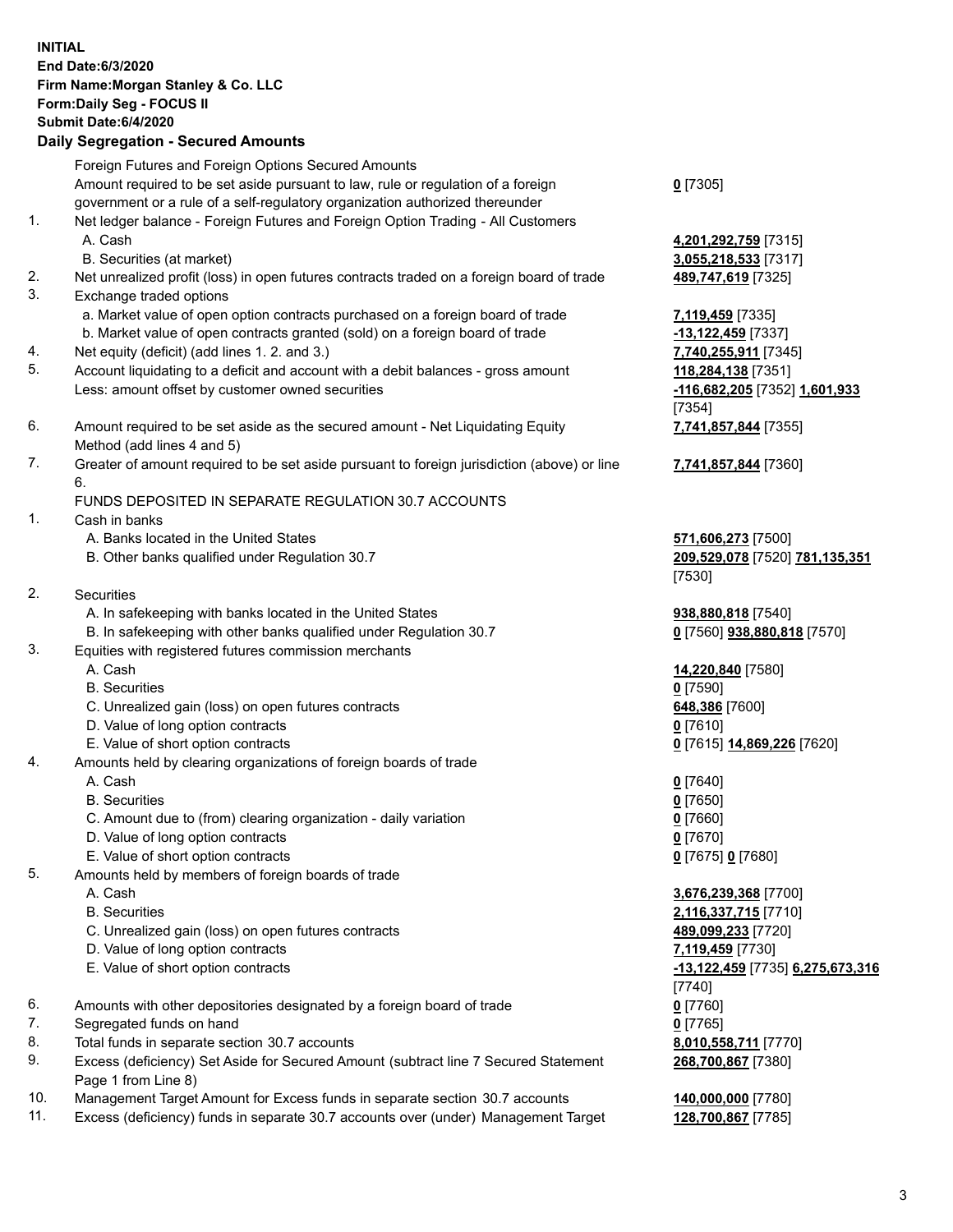|     | <b>INITIAL</b><br>End Date:6/3/2020<br>Firm Name: Morgan Stanley & Co. LLC<br>Form: Daily Seg - FOCUS II<br>Submit Date: 6/4/2020<br>Daily Segregation - Segregation Statement |                                    |
|-----|--------------------------------------------------------------------------------------------------------------------------------------------------------------------------------|------------------------------------|
|     | SEGREGATION REQUIREMENTS(Section 4d(2) of the CEAct)                                                                                                                           |                                    |
| 1.  | Net ledger balance                                                                                                                                                             |                                    |
|     | A. Cash                                                                                                                                                                        | 13,793,978,430 [7010]              |
|     | B. Securities (at market)                                                                                                                                                      | 8,835,452,022 [7020]               |
| 2.  | Net unrealized profit (loss) in open futures contracts traded on a contract market                                                                                             | 2,870,454,201 [7030]               |
| 3.  | Exchange traded options                                                                                                                                                        |                                    |
|     | A. Add market value of open option contracts purchased on a contract market                                                                                                    | 570,593,246 [7032]                 |
|     | B. Deduct market value of open option contracts granted (sold) on a contract market                                                                                            | -539,290,782 [7033]                |
| 4.  | Net equity (deficit) (add lines 1, 2 and 3)                                                                                                                                    | 25,531,187,117 [7040]              |
| 5.  | Accounts liquidating to a deficit and accounts with                                                                                                                            |                                    |
|     | debit balances - gross amount                                                                                                                                                  | 684,923,691 [7045]                 |
|     | Less: amount offset by customer securities                                                                                                                                     | -681,722,368 [7047] 3,201,323      |
|     |                                                                                                                                                                                | [7050]                             |
| 6.  | Amount required to be segregated (add lines 4 and 5)                                                                                                                           | 25,534,388,440 [7060]              |
|     | FUNDS IN SEGREGATED ACCOUNTS                                                                                                                                                   |                                    |
| 7.  | Deposited in segregated funds bank accounts                                                                                                                                    |                                    |
|     | A. Cash                                                                                                                                                                        | 4,130,777,697 [7070]               |
|     | B. Securities representing investments of customers' funds (at market)                                                                                                         | $0$ [7080]                         |
|     | C. Securities held for particular customers or option customers in lieu of cash (at                                                                                            | 1,301,982,394 [7090]               |
|     | market)                                                                                                                                                                        |                                    |
| 8.  | Margins on deposit with derivatives clearing organizations of contract markets                                                                                                 |                                    |
|     | A. Cash                                                                                                                                                                        | 12,906,722,795 [7100]              |
|     | B. Securities representing investments of customers' funds (at market)<br>C. Securities held for particular customers or option customers in lieu of cash (at                  | $0$ [7110]<br>7,533,469,628 [7120] |
|     | market)                                                                                                                                                                        |                                    |
| 9.  | Net settlement from (to) derivatives clearing organizations of contract markets                                                                                                | 205,548,922 [7130]                 |
| 10. | Exchange traded options                                                                                                                                                        |                                    |
|     | A. Value of open long option contracts                                                                                                                                         | 570, 593, 246 [7132]               |
|     | B. Value of open short option contracts                                                                                                                                        | -539,290,782 [7133]                |
| 11. | Net equities with other FCMs                                                                                                                                                   |                                    |
|     | A. Net liquidating equity                                                                                                                                                      | 13,432,573 [7140]                  |
|     | B. Securities representing investments of customers' funds (at market)                                                                                                         | $0$ [7160]                         |
|     | C. Securities held for particular customers or option customers in lieu of cash (at                                                                                            | $0$ [7170]                         |
|     | market)                                                                                                                                                                        |                                    |
| 12. | Segregated funds on hand                                                                                                                                                       | $0$ [7150]                         |
| 13. | Total amount in segregation (add lines 7 through 12)                                                                                                                           | 26,123,236,473 [7180]              |
| 14. | Excess (deficiency) funds in segregation (subtract line 6 from line 13)                                                                                                        | 588,848,033 [7190]                 |
| 15. | Management Target Amount for Excess funds in segregation                                                                                                                       | 235,000,000 [7194]                 |

16. Excess (deficiency) funds in segregation over (under) Management Target Amount Excess

**353,848,033** [7198]